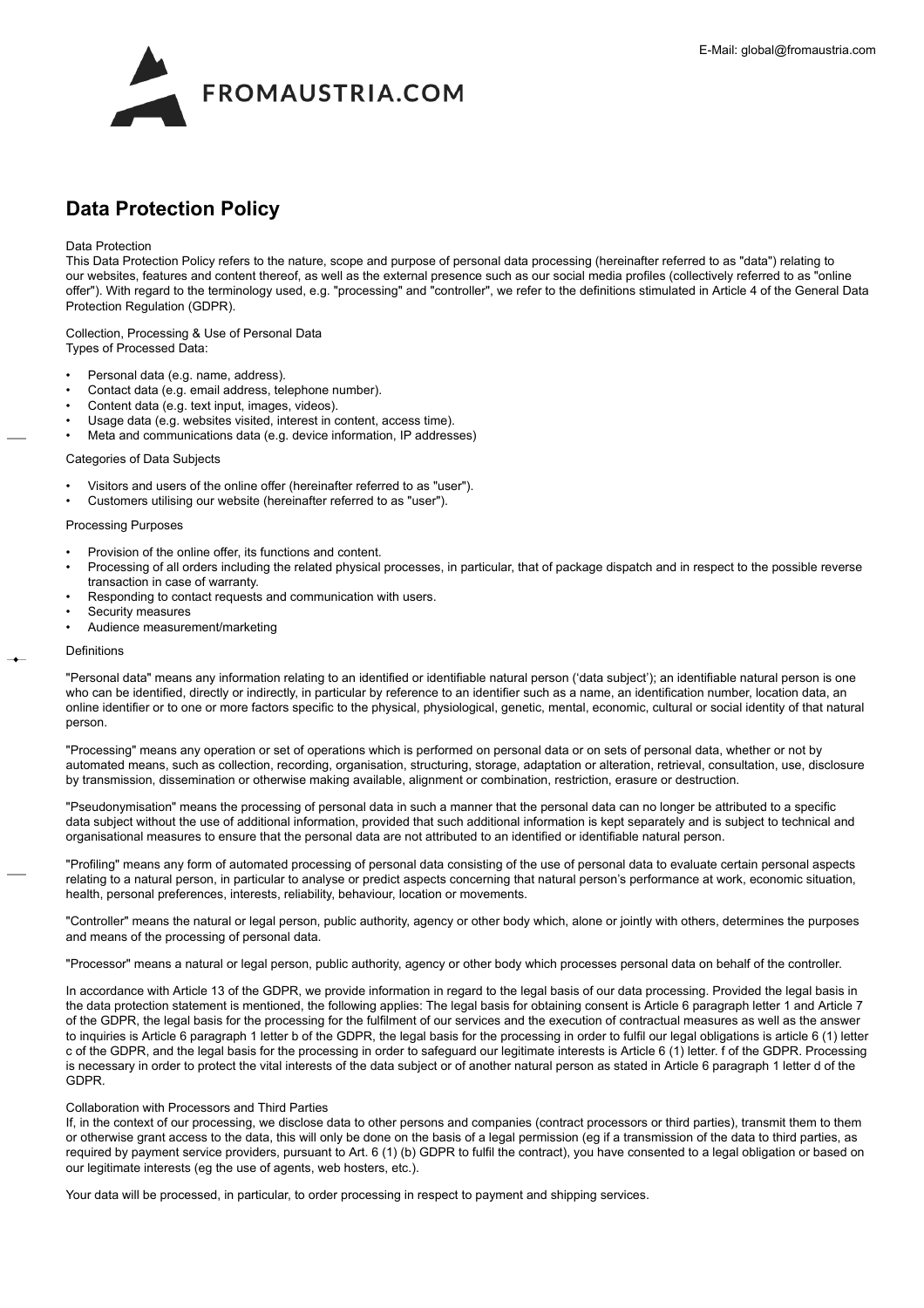

If we commission third parties to process data on the basis of a so-called "contract processing contract", this is done on the basis of Art. 28 GDPR.

# Payment Data

Your payment data is encrypted during the order processed and transferred via the internet. We never gain access to your payment data thanks to special embedding used during the order process and are therefore not the processors of the data. The data is processed exclusively by these payment service providers:

Credit Card and Paypal Payments SIX Payment Services (Europe) S.A. 10, rue Gabriel Lippmann L-5365 Munsbach Luxembourg dataprotection@six-group.com

Sofort Transfers via Klarna Klarna Bank AB (publ) Sveavägen 46 111 34 Stockholm Sweden datenschutz@klarna.de

**RatePay** RatePAY GmbH Franklinstraße 28-29 10587 Berlin datenschutz@ratepay.com

# Shipping Data

In order to improve our service, we work together with a third party service provider who processes parcel tracking numbers and publishes more detailed information regarding the status of a parcel. Third party information:

parcelLab GmbH Schillerstraße 23a 80336 Munich **Germany** info@parcellab.com

# Data Transmission in Third-Party Countries

If we process data in a third country (ie outside the European Union (EU) or the European Economic Area (EEA)) or in the context of the use of third-party services or disclosure or transmission of data to third parties, this will only be done if it is to fulfil our (pre) contractual obligations, on the basis of your consent, on the basis of a legal obligation or on the basis of our legitimate interests. Subject to legal or contractual permissions, we process or have the data processed in a third country only in the presence of the special conditions of Art. 44 et seq. GDPR. That the processing is e.g. on the basis of specific guarantees, such as the officially recognized level of data protection (eg for the US through the Privacy Shield) or compliance with officially recognized special contractual obligations (so-called "standard contractual clauses").

**Withdrawal Withdrawal** 

You have the right to consent according to. Art. 7 para. 3 of the GDPR. This right to consent also applies to data processed in the future.

You may at any time object to the future processing of your data in accordance with Art. 21 of the GDPR. Where the data subject objects to processing for direct marketing purposes, the personal data shall no longer be processed for such purposes.

#### Rights of the Data Subject

The user shall have the right to obtain from the controller confirmation as to whether or not personal data concerning him or her are being processed, and, where that is the case, access to the personal data and the controller shall provide a copy of the personal data undergoing processing as in accordance with Article 15 of the GDPR.

The user shall have the right to obtain from the controller without undue delay the rectification of inaccurate personal data or incomplete personal data concerning him or her in accordance with Article 16 of the GDPR.

The user shall have the right to obtain from the controller the erasure of personal data concerning him or her without undue delay and the controller shall have the obligation to erase personal data without undue delay in accordance with Article 17. The user shall have the right to obtain from the controller restriction of processing of personal data in accordance with Article 18 of the GDPR.

The user shall have the right to receive the personal data concerning him or her, which he or she has provided to a controller, in a structured, commonly used and machine-readable format and have the right to transmit those data to another controller without hindrance from the controller to which the personal data have been provided in accordance with Article 20 of the GDPR.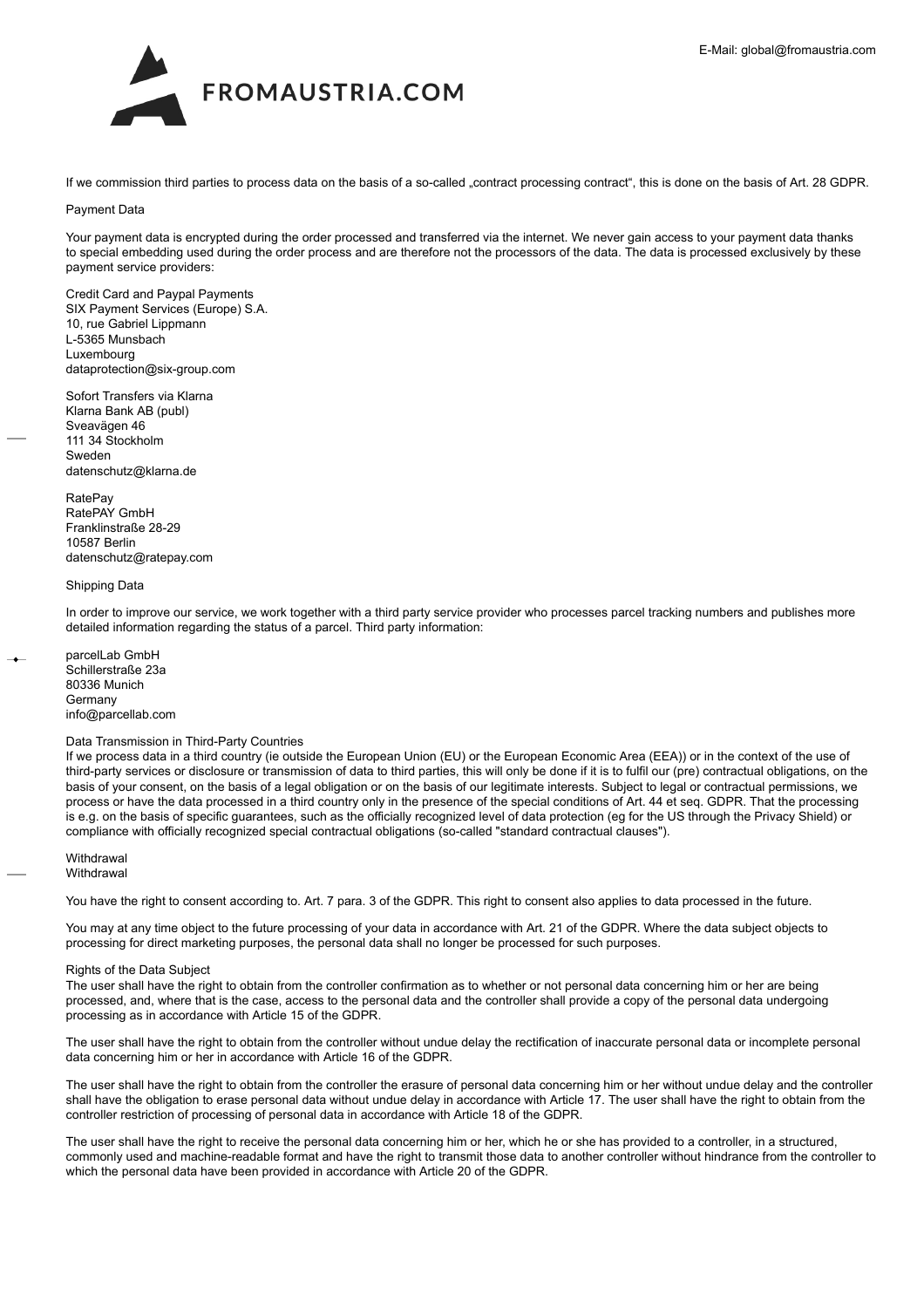

The user shall have the right to lodge a complaint with a supervisory authority in accordance with Article 77 of the GDPR.

### Data Usage for Advertising Purposes

Your personal data is used to improve your shopping experience and shape it to suit your requirements. The information used to achieve this is the data already available to us, e.g. via your internet connection, the chosen end device, the operating system, the date, the time at which our website was visited or the pages accessed as well as information that was provided to us by you. You may object to the use of your personal data for advertising purposes at any time. A notification via email, letter or fax would suffice. You can find our contact details [here](http://https://www.fromaustria.com/de-AT/info/kontakt).

# Newsletters

The following information is intended to inform you about the content of our newsletter, the subscription, shipping and statistical evaluation procedures, as well as your right of opting out. By subscribing to our newsletter, you agree to receive it and to the described procedures.

We send newsletters, emails and other electronic notifications with advertising information (hereinafter "newsletter") only with the consent of the recipient or legal permission. Insofar as the content of the newsletter is concretely described as part of a subscription, it is relative for the consent of the users. Otherwise, our newsletters only contain information concerning our products and the relevant information thereof (e.g. safety instruction), special offers, promotions and information about our company.

Double opt-in and logging: Subscribing to our newsletter is part of a so-called double opt-in procedure. This means that you will receive an email after subscribing requesting you to confirm your subscription. This confirmation is necessary so that nobody can subscribe with an email address that is not their own. Subscription to the newsletter will be logged as proof of the subscription process in accordance with legal requirements. This includes the storage of the subscription and confirmation time as well as the IP address. Similarly, changes to your data stored with the emailing service provider will be logged.

Subscription details: To subscribe to the newsletter, all you have to do is enter your email address. Optionally, we ask that you provide your first and last name. These are only used to personalize the newsletter.

The dispatch of the newsletter and the associated performance measurement are based on a consent of the recipients according to Article 6 paragraph 1 letter a, Art. 7 GDPR in conjunction with section107 paragraph 2 of the Telecommunications Act, or if consent is not required, based on our legitimate interests in direct marketing according to Article 6 paragraph 1 letter f GDPR in conjunction with section 107 (2) and the like 3 of the Telecommunications Act.

The logging of the registration process is based on our legitimate interests in accordance with Article 6 paragraph 1 letter f of the GDPR. Our interest lies in the use of a user-friendly and secure newsletter system, which serves both our business interests and the expectations of the users and also allows us to prove our consent.

#### Termination/Cancellation

The user can terminate the receipt of our newsletter at any time, i.e. revoke your consent. The newsletter cancellation link can be found at the bottom of each newsletter. We may save the submitted email addresses for up to three years based on our legitimate interests before deletion thereof to provide prior consent. The processing of this data is limited to the purpose of a possible defence against claims. An individual request for cancellation is possible at any time, provided that at the same time the former existence of a consent is confirmed.

#### Email Marketing Service

The newsletter is distributed via the email service company, Amazon Web Services, Inc., 410 Terry Avenue North, Seattle WA 98109, United States. The service provider operates a data centre in Germany, which is used for dispatching emails. The privacy policy of the email service provider can be viewed here: [https://aws.amazon.com/en/privacy/](https://aws.amazon.com/privacy/?nc1=h_ls). The email service provider is based on our legitimate interests in accordance to Article 6 paragraph 1 letter f of the GDPR and a contract processing agreement according to Article 28 paragraph 3 section 1 of the GDPR.

The claim is limited to the Amazon AWS product "Simple Email Service". Consequently, only the actual dispatch of the newsletter is part of data processing. On the part of Amazon AWS, there is no structured archiving of personal data.

#### Taboola

Our website utilises the service of Taboola Inc. (28 West 23rd St. 5th fl., New York, NY 10010, www.taboola.com ). Taboola is a discovery content platform that delivers personalised recommendation to the user. The user profile does not allow any conclusions to be made upon your person.

Further information about deactivating Taboola cookies can be found here: https://www.taboola.com/privacy-policy (Opt-ou information can be found under "Site Visitor Choices").

# Cookies

Cookies are small text files that are stored on a user's computers. Different types of information can be stored within the text files. A cookie is primarily used to store information about a user (i.e. the device on which the cookie is stored) during or after their visit on a website. Session cookies are cookies that are deleted after a user leaves a website and closes the browser. In the case of session cookies, the contents of a shopping cart in an online shop or a login status are saved. Persistent cookies remain stored even after the browser has been closed. Thus, a login status, for instance, will be saved if the user visits the website after several days. Likewise, user interests can be stored which as used for range measurement or marketing purposes. A third-party cookie refers to cookies that are offered by providers that do not manage the website that is being visited. Cookies offered by the person that manages the website are called first-party cookies.

We can use session or persistent cookies and clarify these in the context of our privacy policy.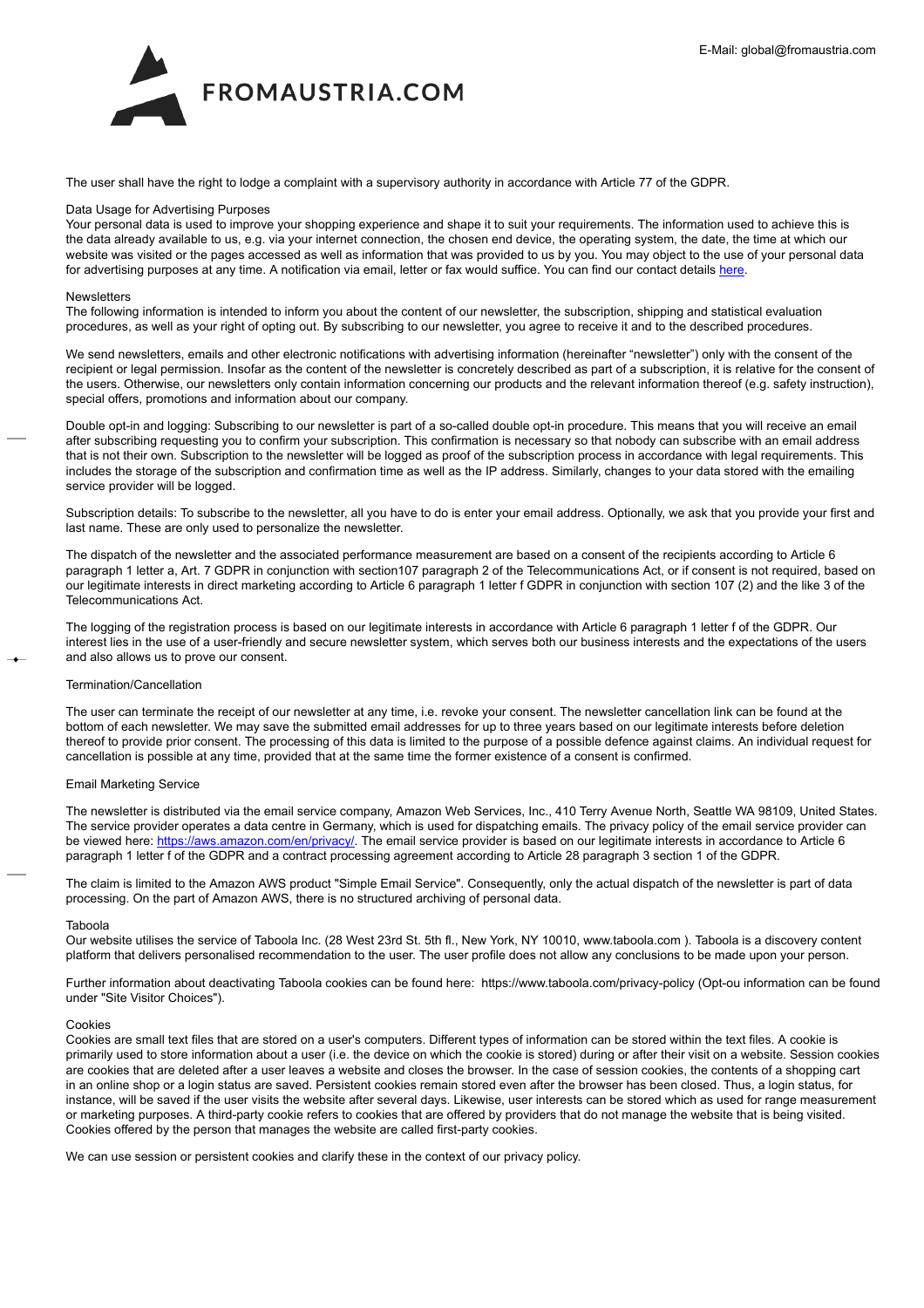

The user is requested to disable the settings in their browser if they do not want any cookies stored, Saved cookies can be deleted in the system settings of the browser. The exclusion of cookies can lead to functional restrictions of the website being visited.

A general contradiction explaining the use of cookies used for online marketing purposes can be found in a variety of services, especially in the case of tracking, via the US website http://www.aboutads.info/choices/ or the EU site [http://www.youronlinechoices.com/](https://www.youronlinechoices.com/). Furthermore, the storage of cookie can be switched off in the browser settings. Please note that, once the settings have been changed, not all the features available on this website may be used.

# Google Analytics with "Anonymize IP" Extention

Based on our legitimate interests (i.e. interest in the analysis, optimisation and economical operation of our online offering pursuant to Art. 6 (1), letter f. GDPR), we use Google Analytics, a web analysis service of Google LLC ("Google"). Google uses cookies. The information generated by the cookies regarding the use of the online offering by the user is generally transmitted to a Google server in the USA where it is stored.

Google is certified under the Privacy Shield agreement and thereby guarantees compliance with European data protection law (https:// www.privacyshield.gov/participant?id=a2zt000000001L5AAI&status=Active).

Google uses this information on our behalf in order to evaluate the use of our online offering by the users, compile reports about the activities within this online offering and provide us with additional services related to the use of this online offering and the internet. In doing so, pseudonymised usage profiles for the users may be prepared from the processed data.

We only use Google Analytics with activated IP anonymisation. This means that the IP address of users within member states of the European Union or other states in the European Economic Area is shortened by Google. Only in exceptional cases is the full IP address transferred to a Google server in the USA and shortened there.

The IP address transferred by the user's browser is not combined with other data by Google. Users can prevent the storage of cookies by configuring the settings of their browser software accordingly. Furthermore, users can prevent the capture of data generated by the cookie and related to their use of the online offering by Google as well as the processing of these data by Google by downloading and installing the browser plug-in available under the following link: https://tools.google.com/dlpage/gaoptout?hl=en.

Further information about the use of data by Google, settings and rights to object is available in the Google data privacy statement (https:// policies.google.com/technologies/ads) and the settings for the display of advertisements by Google (https://adssettings.google.com/authenticated).

The personal data of users are erased or anonymised after 14 months.

# Google Universal Analytics

We use Google Analytics in the "Universal Analytics" version. "Universal Analytics" is a Google Analytics process that prepares the user analysis on the basis of a pseudonymised user ID and thereby creates a pseudonymised user profile with information from the use of various devices (known as cross-device tracking).

# Formation of Target Groups with Google Analytics

We use Google Analytics in order to display the advertisements placed within advertising services of Google and its partners only to those users who have shown an interest in our online offering, or who exhibit certain characteristics (e.g. interest in certain topics or products determined based on the websites that are visited), which we transmit to Google (known as Remarketing Audiences or Google Analytics Audiences). With the help of Remarketing Audiences, we also want to ensure that our advertisements correspond to the potential interests of users.

#### Google Remarketing & Conversion Measurements

We use the services of Google LLC, 1600 Amphitheater Parkway, Mountain View, CA 94043 on the basis of our legitimate interests (i.e. interest in the analysis, optimisation and economic operation of our online service within the scope of Article 6 (1) letter f of the GDPR, USA, ("Google").

Google is certified under the Privacy Shield Agreement, which provides a guarantee to comply with European privacy legislation (https:// www.privacyshield.gov/participant?id=a2zt000000001L5AAI&status=Active).

We use Google's online marketing tool, AdWords, to place ads on the Google advertising network (e.. in search results, in videos, on websites, etc.). This allows us to display ads for and within the scope of our website and online offer in order to only present ads to users that potentially match their interests. For instance, if a user is being presented with products that he/she has shown interest in on a different website, it is referred to as "remarketing". When our or other websites are being accessed, whereby the Google advertising network is active, Google will immediately execute a Google code and so-called (re)marketing tags (invisible graphics or code also referred to as "web beacons") are incorporated into the website. With the help of these tags an individual cookie, i.e. a small text file, is saved on the user's device. Comparable technologies can also be used instead of cookies. The file records which websites the user has visited, or which content the user is interested in as well as technical information about the browser and operating system, referring websites, visiting times and other information regarding the use of the online offer.

Furthermore, we receive an individual "conversion cookie". The information obtained is used by Google to generate conversion statistics on our behalf. However, we only receive the anonymous total number of users who clicked on our ad and were redirected to a conversion tracking tag page. We do not receive any information that personally identifies users.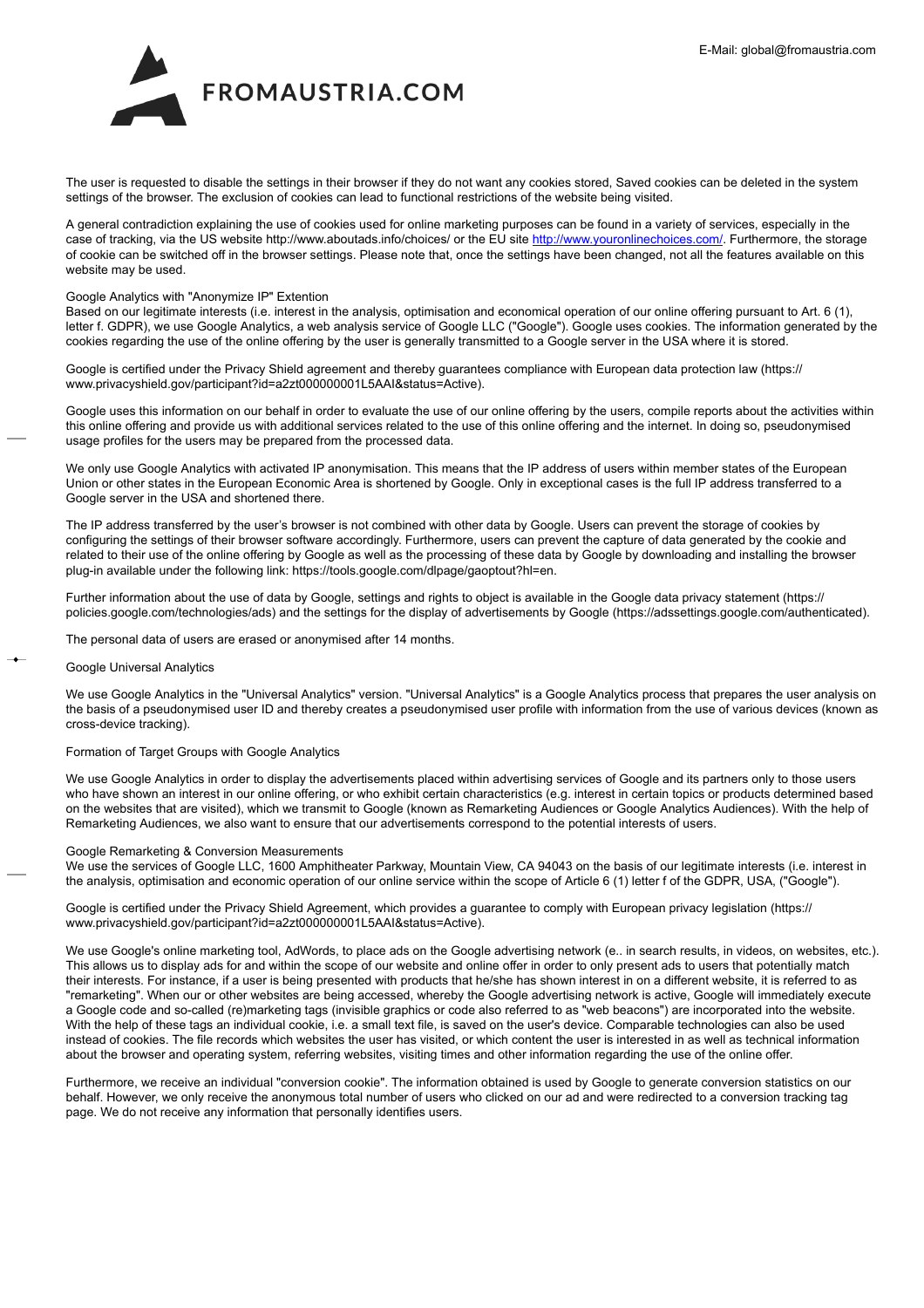

The user data is processed within the Google advertising networking using a pseudonym. This means that Google does not store or process the user's name or email address but rather the relevant, cookie-related data within pseudonymous user profiles. Thus, the ads are not displayed to a specific, identifiable person but rather to the owner of the cookie and not their personal identity. This does not apply if the user has explicitly allowed Google to process the data by other means. The user information collected is transmitted to Google and stored on Google servers in the United **States** 

For more information about Google's data usage, settings and possibilities of revocation, please read Google's Private Policy (https:// policies.google.com/technologies/ads) as well as the settings regarding the display of ads via Google (https://adssettings.google.com/authenticated).

# Facebook Pixel, Custom Audiences and Facebook Conversion

Based on our legitimate interests in the analysis, optimisation and economical operation of our online offering and for these purposes, our online offering uses what is called the "Facebook pixel" of the social network Facebook operated by Facebook Inc., 1 Hacker Way, Menlo Park, CA 94025, USA or, if you are resident in the EU, by Facebook Ireland Ltd., 4 Grand Canal Square, Grand Canal Harbour, Dublin 2, Ireland ("Facebook").

Facebook is certified under the Privacy Shield agreement and thereby guarantees compliance with European data protection law (https:// www.privacyshield.gov/participant?id=a2zt0000000GnywAAC&status=Active).

The Facebook pixel allows Facebook to identify the visitors to our online offering as a target group for this display of advertisements (known as Facebook ads). Accordingly we use the Facebook pixel in order to display the Facebook ads placed by us only to those Facebook users who have shown an interest in our online offering, or who exhibit certain characteristics (e.g. interest in certain topics or products determined based on the websites that are visited), which we transmit to Facebook (known as Custom Audiences). We also use the Facebook pixel to ensure that our Facebook ads correspond to the potential interests of users and are not perceived as bothersome. With the help of the Facebook pixel, we are also able to understand the effectiveness of Facebook ads for statistical and market research purposes by seeing whether users were forwarded to our website after clicking a Facebook advertisement (known as conversion).

Facebook processes the data according to Facebook's data usage guideline. Corresponding general information about the display of Facebook ads in Facebook's data usage guideline: https://www.facebook.com/about/privacy/. Specific information and details about the Facebook pixel and its functionality is available in the Facebook help section: https://www.facebook.com/business/help/651294705016616.

You can object to the recording of data by the Facebook pixel and their use for the display of Facebook ads. To choose what types of advertisements are displayed to you on Facebook, you can call up the page set up by Facebook and follow the instructions for configuring usagebased advertising settings: https://www.facebook.com/settings?tab=ads. The settings are platform-independent, meaning they apply to all devices including desktop computers and mobile devices.

You can also object to the use of cookies for the purpose of measuring coverage and for promotional purposes on the deactivation page of the network advertising initiative (http://optout.networkadvertising.org/) and on the US website (http://www.aboutads.info/choices) or the European website (http://www.youronlinechoices.com/uk/your-ad-choices/).

#### Bing Ads

Based on our legitimate interest in the analysis and optimisation of our advertisements we use the conversion and tracking tool "Bing Ads" by Microsoft (Microsoft Corporation, One Microsoft Way, Redmond, WA 98052-6399, USA). If personal data is used in this context it is used in compliance with Art. 6 (1) of the GDPR. To use this tool, Microsoft Bing Ads places a cookie on your device if you reach our website by clicking on a Microsoft Bing advertisement. We can then see that someone clicked on the ad, was redirected to our online offer and reached a previously determined landing page (the so-called "conversion page"). We only learn the total number of users that clicked on the Bing ad. No IP addresses are stored. We do not receive any personal Information regarding the identity of the user.

Microsoft is certified under the Privacy Shield Agreement, which guarantees that the level of data protection is kept at the valid level required in the EU. (<https://www.privacyshield.gov/participant?id=a2zt0000000KzNaAAK&status=Active> ).

If you do not want to participate in the Bing Ads tracking process, you can also disable the the cookies required in your browser settings or use the Microsoft opt-out page: [http://www.youronlinechoices.com/uk/your-ad-choices/.](http://www.youronlinechoices.com/uk/your-ad-choices/)

For more information about privacy and cookies used with Microsoft Bing Ads, please refer to the Microsoft Privacy Policy: [https://](https://privacy.microsoft.com/de-de/privacystatement) [privacy.microsoft.com/en-us/privacystatement](https://privacy.microsoft.com/de-de/privacystatement) .

#### intelliAD

Our website uses the services of intelliAd Media GmbH, Sendlinger Str. 7, 80331 Munich. Anonymised data is captured and aggregated for the design and optimisation of this website and user profiles are created from the data using pseudonyms. intelliAD tracking stores cookies offline. Anonymized usage data and profiles can be used by the website operator as well as other intelliAd customers for the identification of user interests without any conclusion as to your identity as a website visitor. You have the right to object to the data storage of your (anonymized) data for future use by selecting the intelliAd opt-out function.

# Social Media Online Presence

We maintain a social media online presence and other platforms in order to communicate with customers, interested parties and active users, and to inform them about our services. When viewing the respective networks and platforms, the business conditions and data processing policies of the respective operators apply.

We would like to point out that the users' data may be processed outside the European Union. This may result in risks to users because e.g. the enforcement of user rights could be made more difficult. With respect to US providers certified under the Privacy Shield, we point out that they are committed to respecting EU privacy standards.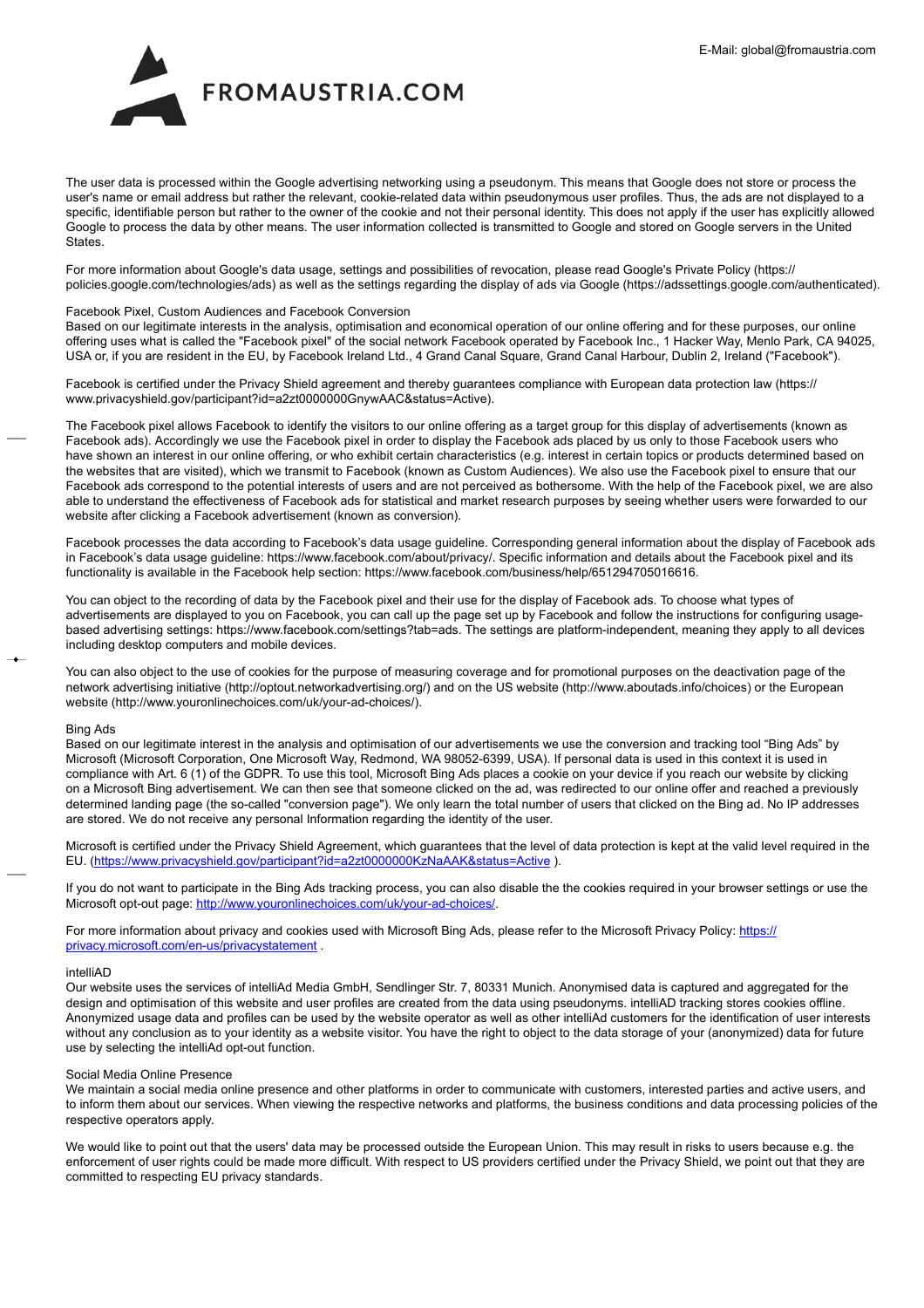

Furthermore, the user's data is usually processed for market research and advertising purposes. Thus, e.g. user profiles are created from user behaviour and the resulting interests of the users. The usage profiles may, in turn, be used to e.g. place advertisements inside and outside the platforms that are presumably in line with users' interests. For these purposes, cookies are usually stored on the users' computers, in which the user behaviour and the interests of the users are stored. Furthermore, in the usage profiles, data can also be stored independently of the devices used by the users (in particular if the users are members of the respective platforms and logged in to them).

The processing of personal data linked to the user is based on our legitimate interests in effective information of users and the communication with users in accordance with. Art. 6 para. 1 lit. f. GDPR. If the users are asked by the respective providers for consent to data processing (that is, they declare their agreement, for example, by ticking a checkbox or confirmation a button), the legal basis of the processing is in accordance to Art. 6 para. a., Art. 7 GDPR.

For a detailed description of the respective processing and the possibilities of contradiction (opt-out), we refer to the following linked information of the provider.

Also, in the case of requests for information and the assertion of user rights, we point out that these can be claimed most effectively from the providers. Only the providers have access to the data of the users and can take appropriate measures directly and provide information. If you still need help, then you can contact us.

- Facebook (Facebook Ireland Ltd., 4 Grand Canal Square, Grand Canal Harbour, Dublin 2, Irland) data privacy statement: https:// www.facebook.com/about/privacy/, Opt-Out: https://www.facebook.com/settings?tab=ads and http://www.youronlinechoices.com, Privacy Shield: https://www.privacyshield.gov/participant?id=a2zt0000000GnywAAC&status=Active.
- Google/ YouTube (Google LLC, 1600 Amphitheatre Parkway, Mountain View, CA 94043, USA) data privacy statement: https:// policies.google.com/privacy, Opt-Out: https://adssettings.google.com/authenticated, Privacy Shield: https://www.privacyshield.gov/participant? id=a2zt000000001L5AAI&status=Active.
- Instagram (Instagram Inc., 1601 Willow Road, Menlo Park, CA, 94025, USA) data privcy statement/opt-out: http://instagram.com/about/legal/ privacy/.

# Security Measures

Taking into account the state of the art, the costs of implementation and the nature, scope, context and purposes of processing as well as the risk of varying likelihood and severity for the rights and freedoms of natural persons, the controller and the processor shall implement appropriate technical and organisational measures to ensure a level of security appropriate to the risk, including inter alia as appropriate:

the pseudonymisation and encryption of personal data;

the ability to ensure the ongoing confidentiality, integrity, availability and resilience of processing systems and services;

the ability to restore the availability and access to personal data in a timely manner in the event of a physical or technical incident;

a process for regularly testing, assessing and evaluating the effectiveness of technical and organisational measures for ensuring the security of the processing.

# Product & Order Reviews

In order to maintain our quality of service and that of the products on offer, we request the customer's opinion and feedback after the business transaction has been completed.

For this purpose, we process the order and order data with the review site "Verified Reviews" by Net Reviews SAS.

Should you encounter any problems, please do not hesitate to contact us in advance. We do our best to resolve any concerns in a timely fashion. Please review our service and products once we have had the opportunity to solve the issue beforehand.

Net Reviews SAS, a French simplified joint-stock company (SAS) registered in the Marseille Trade and Companies Register (RCS) under number 750 882 375, is the provider of an IT solution for gathering reviews pertaining to the quality of the E-commerce Service provided by web merchants.

Verified Reviews and the customer agree to comply with the law governing the collection, processing and distribution of personal data in relation to the processing of such data.

In particular, Verified Reviews guarantees that customers, users and site visitors have a right of access to personal information stored, as well as the right to modify, correct, block, delete or oppose the processing of such data.

The following data is transferred to Net Reviews SAS and processed to collect ratings:

- Surname
- First name
- E-mail address
- Date and order number
- Name and internal as well as international references (GTIN / ISDNF) of the ordered product

The following data will be made available through the publication of ratings:

- First name
- First letter of the surname
- Date and time of review submission
- Date of purchase experience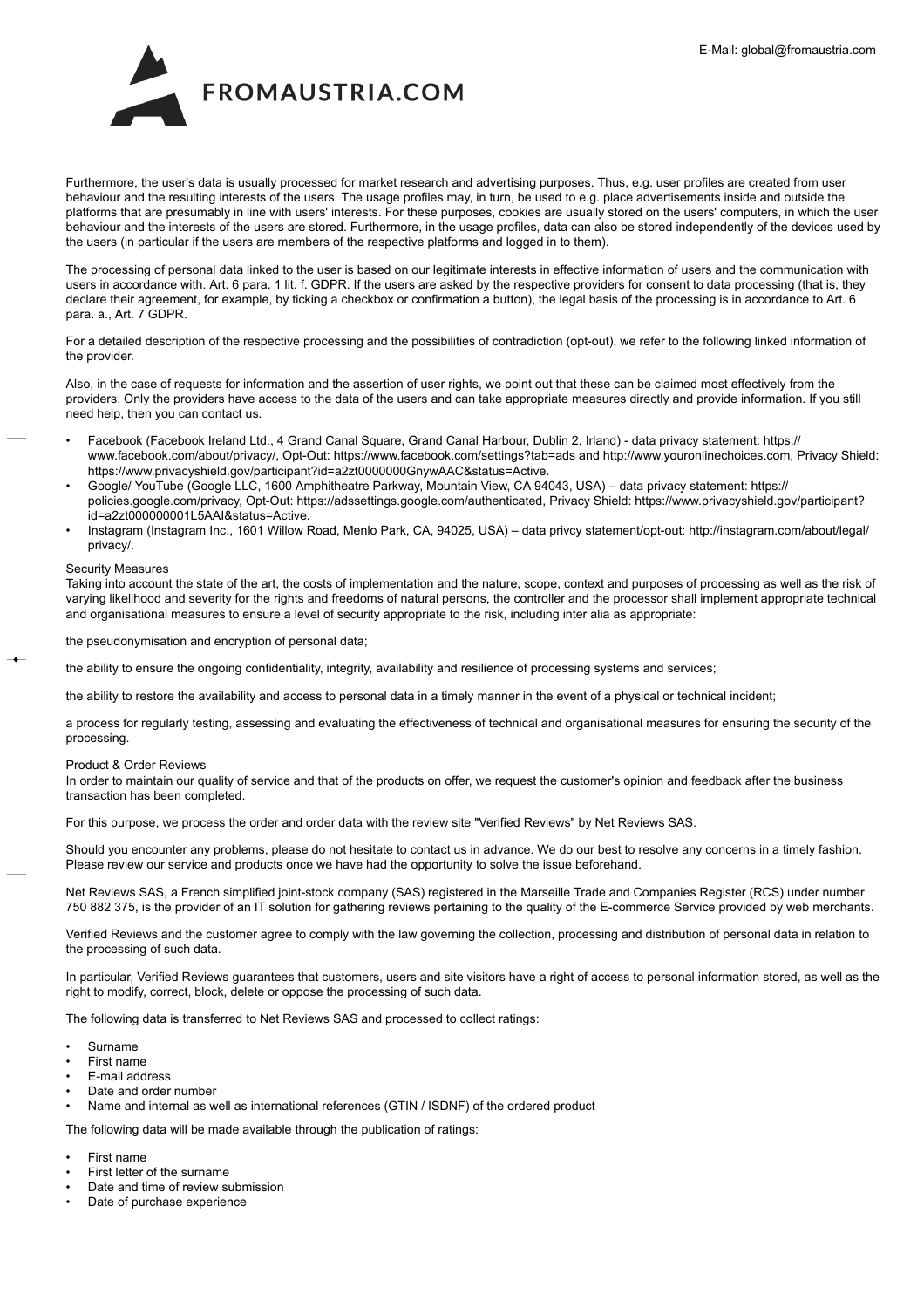

- Product purchased
- Place of purchase or of service delivery

More information about the company can be found here: <https://www.verified-reviews.co.uk/>

#### Participation in Affiliate Partner Programs

Within our online services, we use, on the basis of our legitimate interests (i.e. interest in the analysis, optimising, and economic operation of our online services) pursuant to Article 6 (1) (f) GDPR, tracking measures customary in the trade, insofar as these are required for the operation of the affiliate system. In the following paragraphs, we inform users of the technical background.

The services offered by our contractual partners may be advertised and linked as well on other websites (so-called affiliate links or after buy systems, if for example links or services of third parties are offered after the conclusion of a contract). The operators of the website concerned receive a commission if the user follows the affiliate links and subsequently make use of the offers.

In summary, it is required for our online service that we be able to trace whether users interested in affiliate links and/or the goods available at our business, subsequently make use of the offers at the initiative of the affiliate link or our online platform. For this purpose, the affiliate links and our offers are supplemented with certain values which may be placed as a part of the link or otherwise, e.g. in a cookie. The values include in particular the referrer website, time, an online ID of the operator of the website on which the affiliate link was situated, an online ID of the offer concerned, an online ID of the user, and values specific to tracking such as advertising material ID, partner ID, and categorization.

The online IDs of users used by us are pseudonym values. This means that the online ID itself does not contain personal data such as name or email address. They only assist us in determining whether the same user who clicked on an affiliate link, or who, through our website, took an interest in one of our products, made use of the offer, i.e. concluded a contract with the provider. However, the online ID is personal insofar as the online ID together with other user data are available to the partner business and also to us. Only in this way is the partner business able to inform us whether such user accepted the offer and whether we may pay out the bonus.

We collaborate with Awin (for more information klick [here\)](#page-0-0) and Belboon. These are so-called tracking cookies that provide our partners with order provisioning data. The data does not contain personal data or information about the order or ordered products.

#### Server Log Files

We automatically collect and store information in so-called server log files, which your browser automatically sends to us when enquiring about our website. The information comprises:

- the type and version of the browser used
- the operating system used
- referrer URL
- the hostname of the computer being accessed
- time of the server request

This mainly serves as quality assurance of our services. The data cannot be assigned to specific persons. The data is not merged with other data sources. We reserve the right to check this data retrospectively if specific indications for illegal use come to our attention.

# Data Erasure

The data processed by us is deleted or the processing thereof limited in accordance with Articles 17 and 18 of the GDPR. Unless explicitly stated in this Privacy Policy, the data stored by us is deleted as soon as it is no longer required for its purpose and the deletion does not conflict with any statutory storage requirements. Unless the data is deleted because it is required for other and legitimate purposes, its processing will be restricted. This means that the data is blocked and not processed for other purposes. This applies, for example, to data that must be kept for commercial or tax reasons.

According to the legal requirements in Germany, the storage takes place for 10 years according to §§ 147 paragraph 1 AO, 257 paragraph 1 No. 1 and 4, paragraph. 4 HGB (books, records, management reports, accounting documents, trading books, for taxation relevant Documents, etc.) and 6 years in accordance with § 257 (1) no. 2 and 3, para. 4 (commercial letters).

According to legal regulations in Austria, the storage takes place in for 7 years in accordance with § 132 exp. 1 BAO (accounting documents, documents / invoices, accounts, documents, business documents, statement of income and expenses, etc.), for 22 years in connection with land and for 10 years in the case of documents related to electronically supplied services, telecommunications, broadcasting and television services provided to non-EU companies in EU Member States for which the Mini-One-Stop-Shop (MOSS) is used.

In the event of deletion, our system will be rendered unrecognizable and unrecoverable using an irreversible pseudonymization procedure.

Consent to data processing upon a job application at niceshops GmbH 1. Consent

By applying for or registering with niceshops GmbH, you consent to the processing of your personal data in connection with a job application. Your data is stored and processed on BambooHR partner software system.

2. Data protection and data confidentiality

Data protection is important to us. niceshops GmbH has taken the necessary organisational and technical measures to ensure the confidentiality of your application.

3. Use of your personal data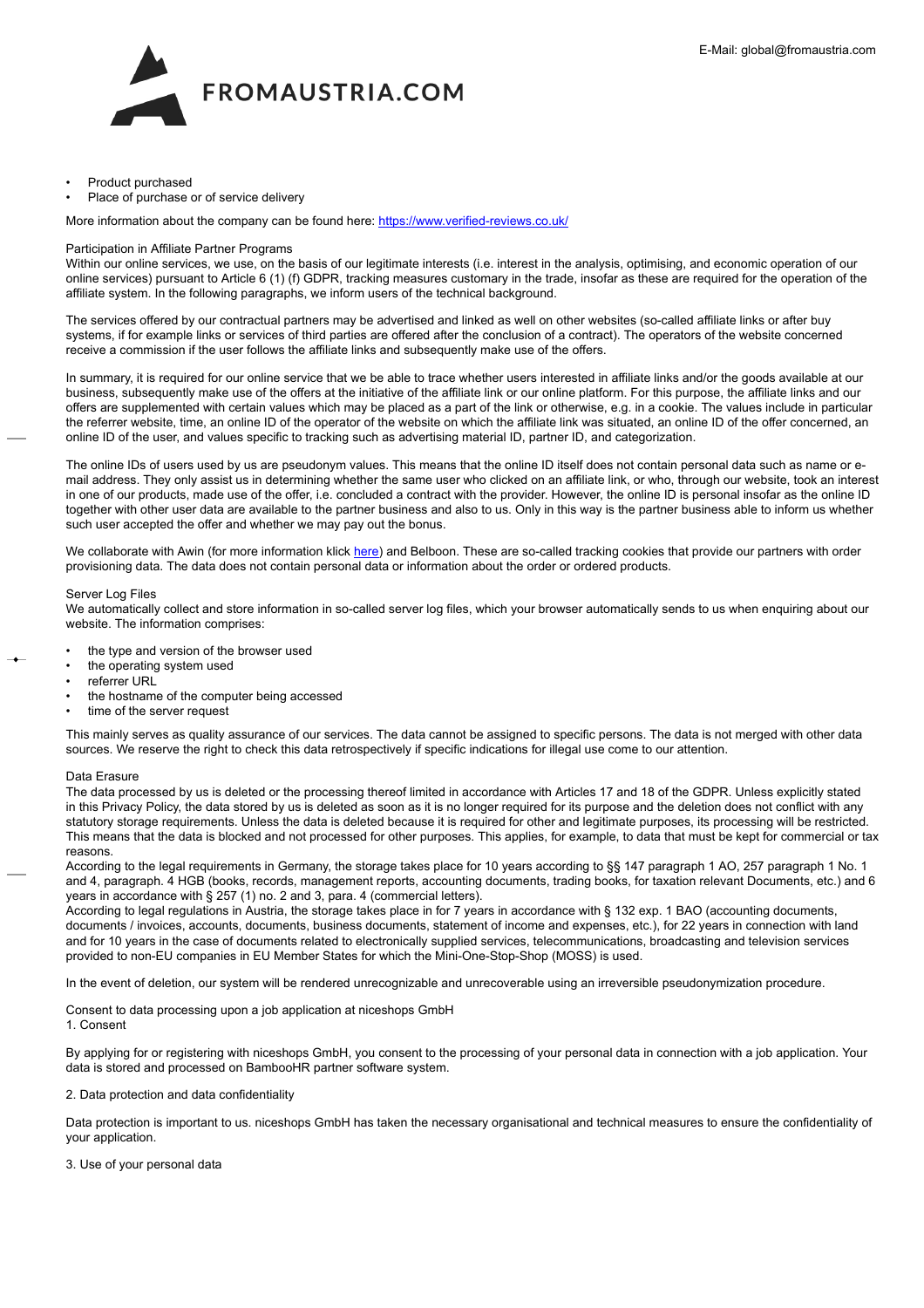

During the application process, the contact details such as postal address, e-mail address and telephone numbers are stored in the applicant's database, along with their title, surname and first name. In addition, application documents such as the cover letter, curriculum vitae, vocational training certificates, theoretical and work certificates are captured and saved.

The data will be stored, evaluated, processed or transferred internally only as part of your application process. The data is accessible to employees of the niceshops GmbH Human Resources Department and to those responsible for the selection of new niceshops GmbH staff only. Your data will not be transmitted to companies or persons outside niceshops GmbH, nor used for other purposes.

# 4. Right of Access to Personal Data

Upon request, we would be happy to provide you with information about the personal data saved. Please contact our Human Resources Department (jobs@niceshops.com) for more information.

# 5. Storage and Deletion of Data

Your data will be kept for the duration of the application process, during the corresponding legal retention period. If you are employed by niceshops GmbH, your personal data or excerpt thereof will be added to your personal file.

If you have applied but we unable to offer you an appropriate position, we reserve the right to reserve your application. You will be notified if this is the case. If you do not agree or are no longer interested, you have the option of having your data deleted by the Human Resources Department at any time.

#### Contact Details

For questions concerning the collection, processing or use of your personal data, for information, rectification, blocking or deletion of data as well as the revocation of consent, please contact: privacy@niceshops.com

# Banner Ads

When the user visits, we used data collected to display banner ads. This refers to web banners that are served by ad networks.

The banner ads display products that the user has previously seen on our website or products that are similar to those seen (retargeting). We only use anonymous data in this case. The user's name or email address is not stored by cookies.

#### Our Partner:

Criteo CIL, 32 Rue Blanche, 75009 Paris, France.

Criteo generates an individual code ("hash") with the email address used to create a customer account on our website in order to identify users across all devices. Information about their data protection policy can be found here: http://www.criteo.com/privacy/corporate-privacy-policy/ Information on our to deactivate this service can also be found here.

# Use of YouTube Plugins

Our website embeds videos from the YouTube portal a company of Google Inc. (1600 Amphitheater Parkway, Mountain View, CA 94043, USA). When viewing a YouTube video that is embedded in our website, a connection is established between the YouTube and Google servers. The connection is used to communicate to these servers which of our website pages you have visited. If you are logged into your YouTube account, YouTube assigns this information to your personal user account. The purpose and scope of the data collection and the further processing and use of the data by Google or YouTube, as well as your rights and settings for the protection of your privacy, can be viewed in Google's privacy policy: www.google.com/intl/en/policies/privacy/ . If you do not wish Google or YouTube to assign the data collected through our website directly to your profile with another Google services, you can prevent Google Plugins by uploading add-ons for your browser, such as the script blocker "NoScript" (http://noscript.net/).

# Web Tracking Tools

In the context of retargeting and banner advertisements, we use third-party services. This is usually done using cookies or pixels. Thus, promotional offers will be more useful and interesting for you.

# Adyen Credit Payments

The processing of credit card payments is carried out by our partner Adyen BV, Simon Carmiggelstraat 6 - 50, 1011 DJ Amsterdam. In order to prevent and detect fraud, we provide Adyen with your IP address, billing and delivery address, as well as your delivery details. The data is stored by Adyen BV to protect your credit card against fraud. All data is encrypted. For more information, visit https://www.adyen.com/policies-and-disclaimer/ privacy-policy.

# Use of Facebook Social Plugins

This website uses Facebook (operated by Facebook Inc., 1601 S. California Ave, Palo Alto, CA 94304, USA ) social plugins. The plugins are marked with a Facebook logo, the "Facebook Social Plugin" add on or "Facebook Social Plugin". An overview of the Facebook plugins and how they appear can be found here: https://developers.facebook.com/docs/plugins

When you visit one of our pages that displays such a plugin, your browser connects directly to the Facebook servers. The content of the plugin is transmitted directly from Facebook to your browser and integrated into the website.

By integrating plugins, Facebook is given the information that your browser has accessed, the corresponding page of our website, even if you do not have a Facebook account or are not logged into your Facebook account. This information (including your IP address) is transmitted directly from your browser to a Facebook server in the United States and stored there.